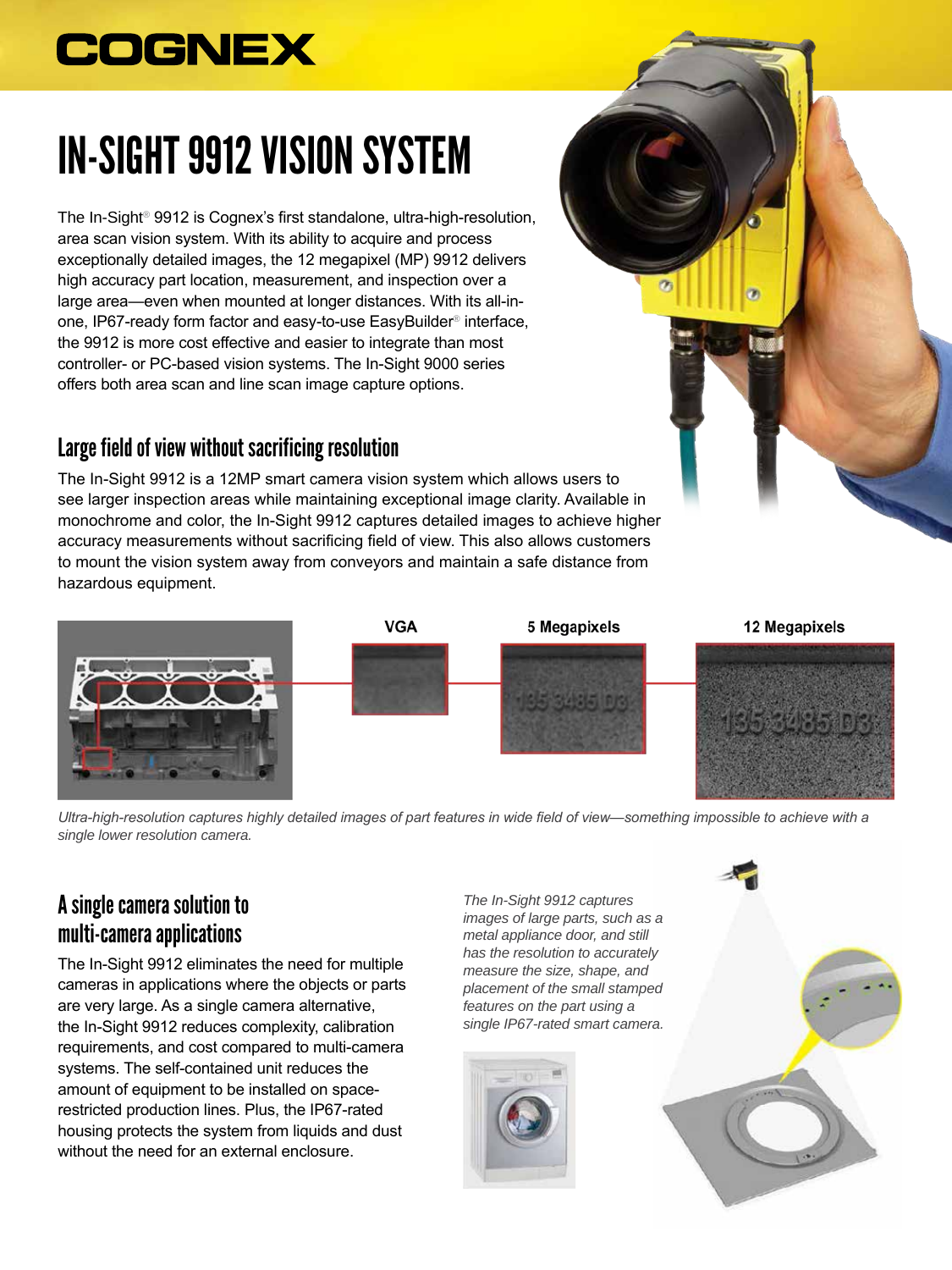#### Fully configurable—no programming required

As a fully configurable 12MP vision system with an easy-to-use setup environment, the In-Sight 9912 solves applications that previously required programming on PC- or controller-based systems. The In-Sight EasyBuilder interface guides operators through a step-by-step setup process, while an advanced spreadsheet alternative offers direct access to vision tools. A single application setup environment for VGA-to-12MP vision systems allows customers to work within the same user interface, regardless of image resolution requirements or application complexity.





**Tools palette**—Comprehensive set of vision tools for locating, measuring, counting and identifying features, plus math, logic, geometry and graphic display tools.

**Settings pane**—Configures all vision tool parameters and settings.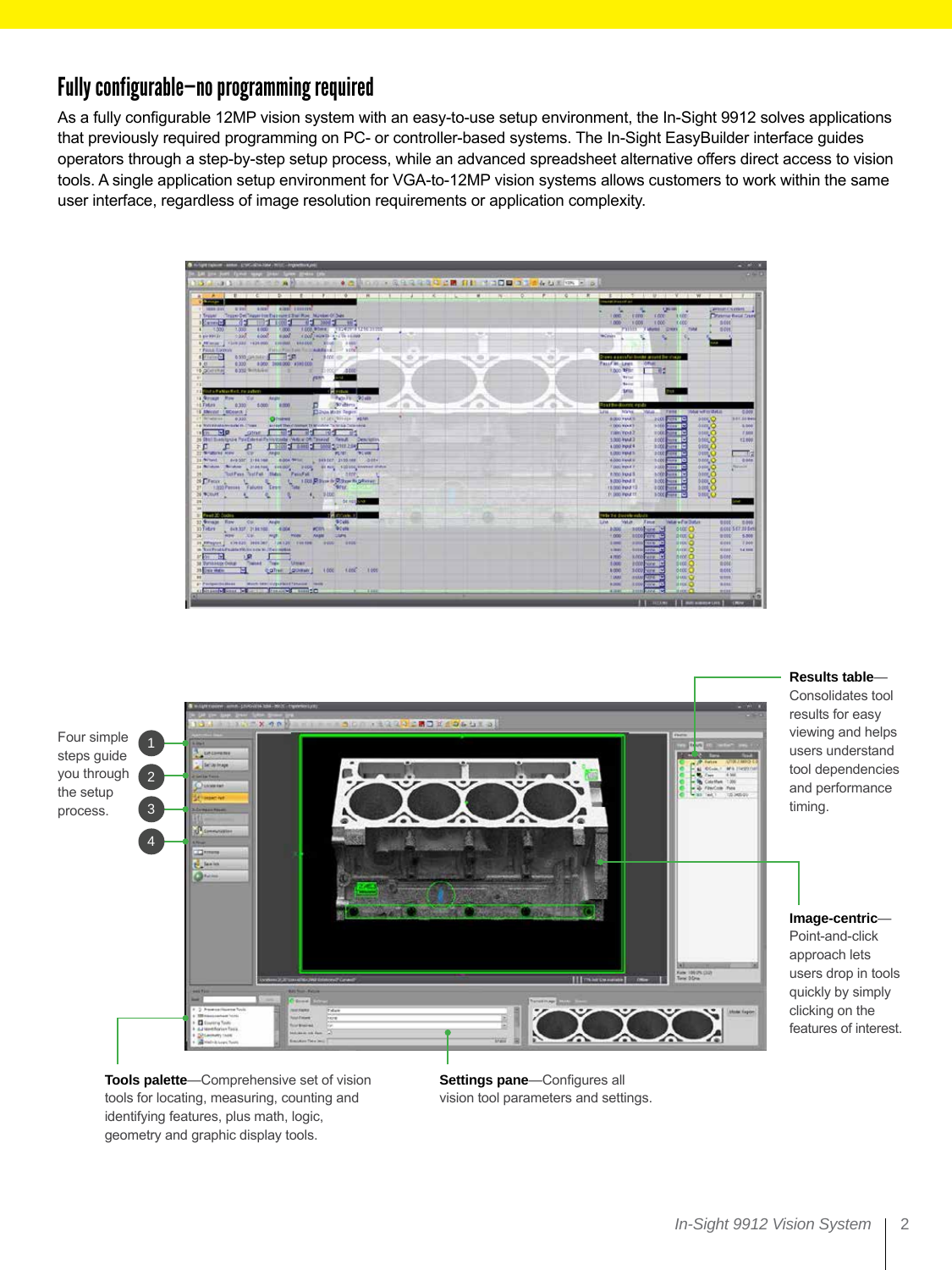#### Industry-leading vision tools and image processing technology

The In-Sight 9912 is equipped with Cognex's industry-leading vision tools and image processing technology, led by PatMax RedLine™—the gold standard for fast, robust, and high accuracy 2D pattern matching. The 9912 also features HDR+, which stretches the boundaries of highdynamic-range (HDR) technology to enhance image contrast across the entire image with no reduction in acquisition speed.



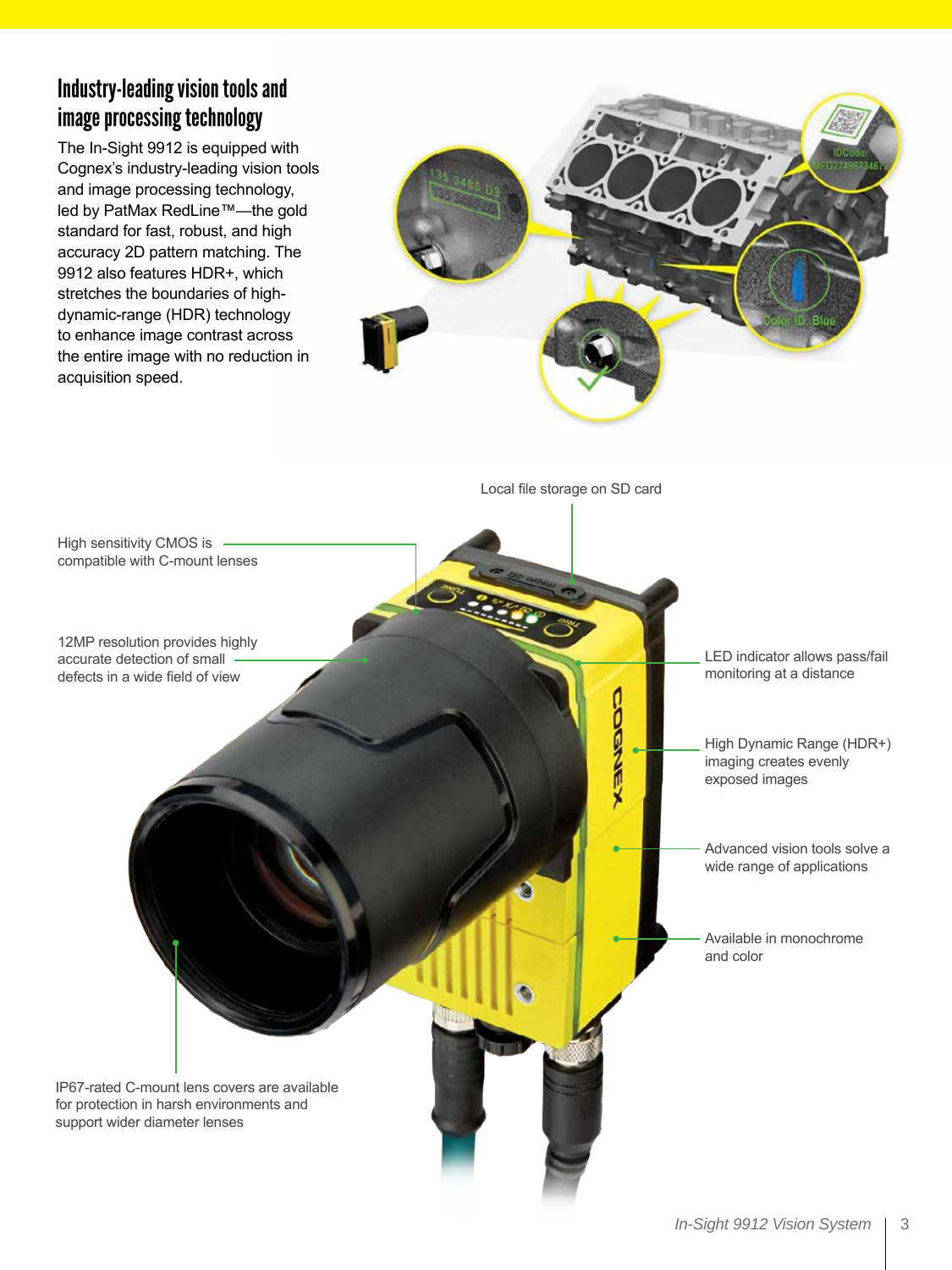